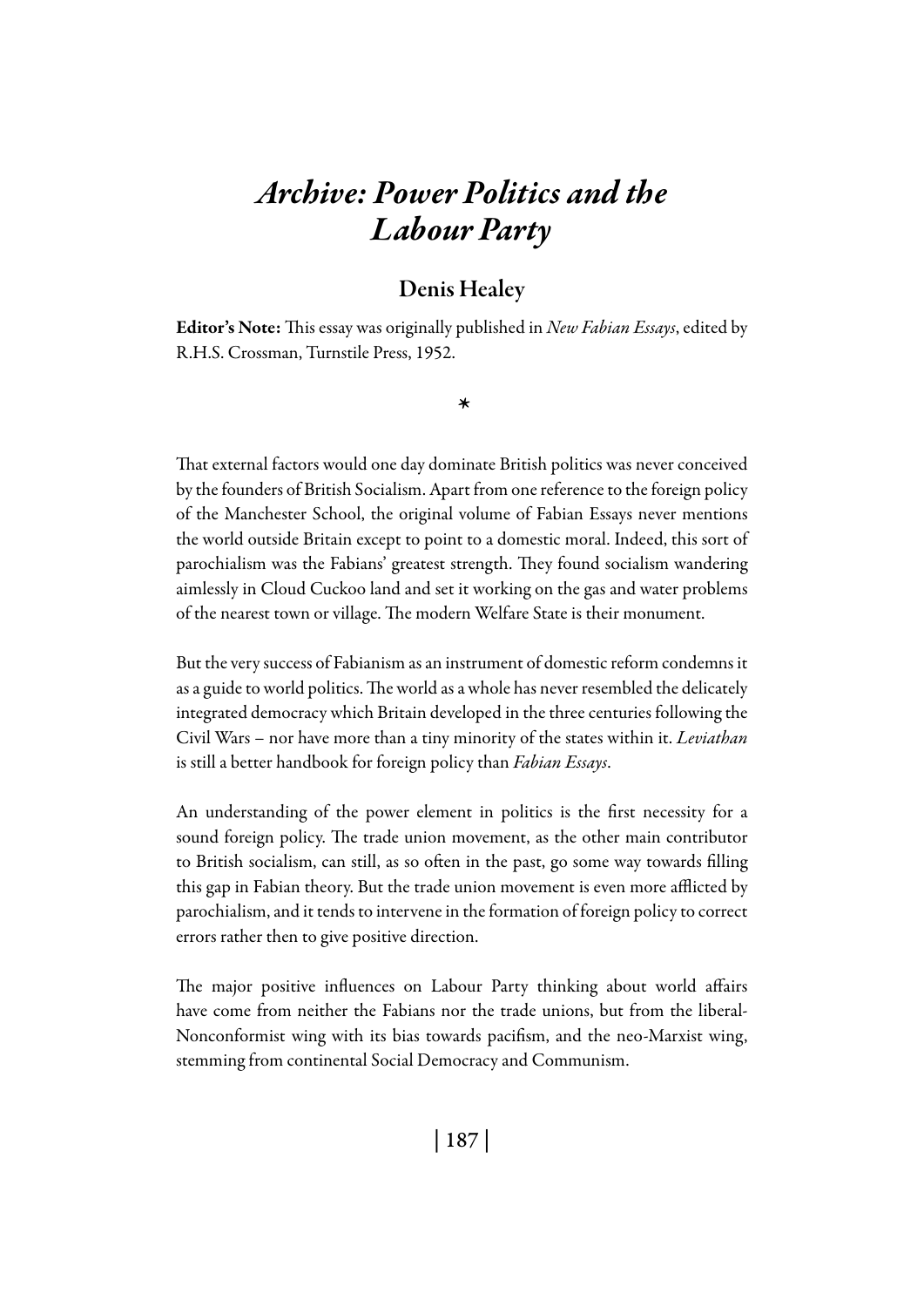Because the Party lacks any systematic theory of world affairs, it has too often fallen victim to the besetting sin of all progressive opposition movements – utopianism. In particular, it tends to discount the power element in politics, seeing it as a specific evil of the existing system rather than a generic characteristic of politics as such. The liberal utopian believes that if left to themselves men will automatically act for the common interest. The Marxist utopian exaggerates the influence of economic factors on human behaviour and believes that all social evils stem from a bad system of property relations. In both cases depreciation of the power factor entails an inadequate understanding of the techniques of power.

Conservative movements which represent the ruling class have the opposite temptation. For them the exercise of power easily becomes an end in itself and the sole aim of all political activity. In Mannheim's words: 'The Conservative type of knowledge originally is the sort of knowledge giving practical control. It consists of habitual orientations towards those factors which are immanent in the present situation.' Thus it makes for obsolescent administrative techniques serve as a substitute for policy in a changing world.

The foreign policies of the British parties bear out these generalisations. The Conservatives have a congenital grasp of the rules for protecting British interests as defined in the Victorian heyday. But they are slow to recognise changes in those interests and even slower to understand changes in the world within which their rules of thumb must be applied.

The Labour Party, on the other hand, has always been more alive to change in world affairs than to continuity. It is highly sensitive to the economic factors in international life. But it tends to see power politics as a disease peculiar to capitalism and to under-estimate or misjudge the power factors in a given situation. At worst it is so little conscious of Britain's national interests that its attention can be attracted to world affairs only by high-flown formulas which quickly lose their relevance. Particularly when the Labour Party is on office, foreign policy becomes the last refuge of utopianism.

For the utopian, Heaven is always around the corner, every evil has a single cause and this a single cure – there is always 'One Way Only.' Socialist attitudes to war provide many examples. Esperanto has always been popular among socialists on the grounds that nations wound cease to fight one another if they all spoke the same language. Though war is at least 3,000 years older than capitalism, many socialists

| 188 |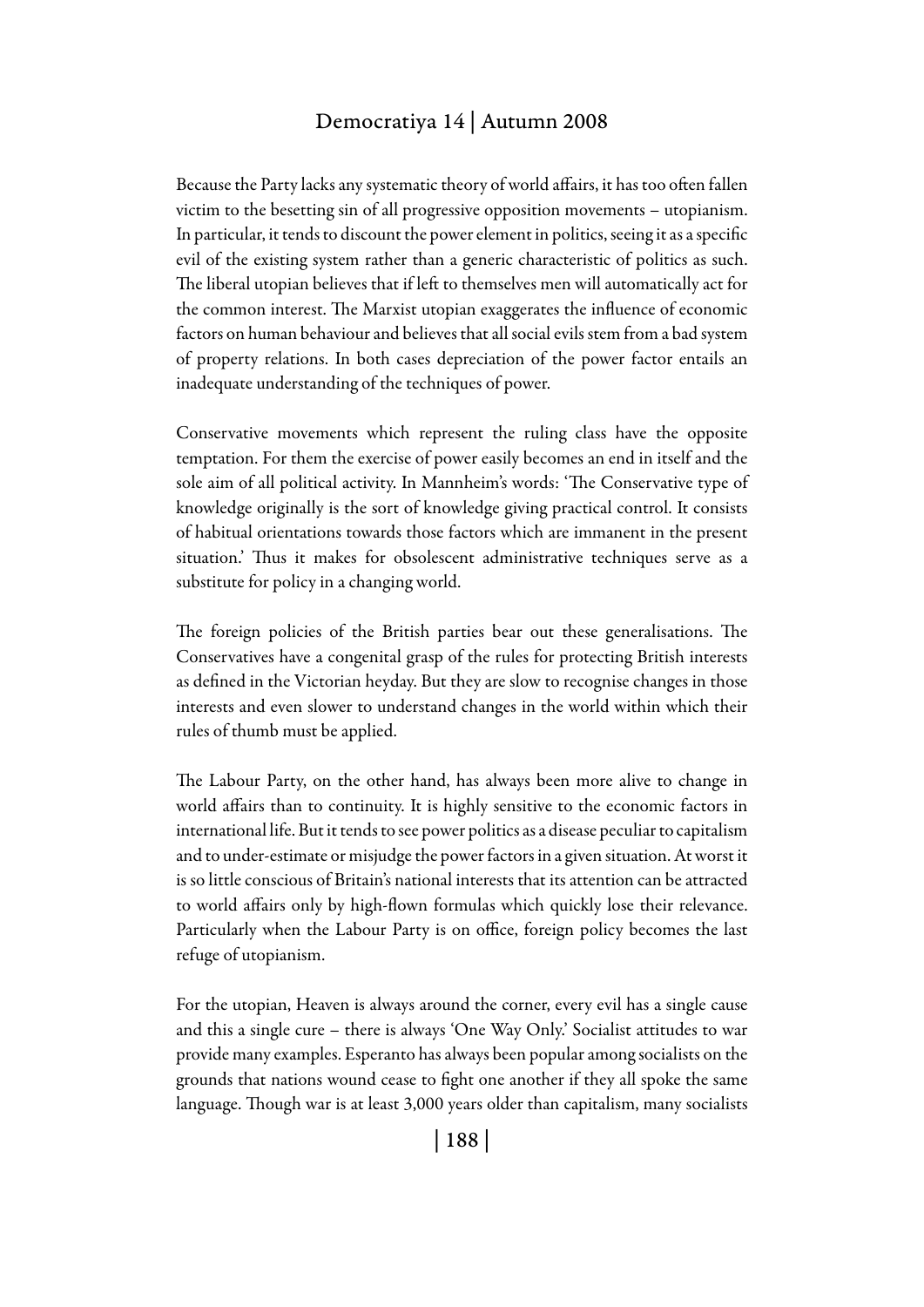## Healey | Archive: Power, Politics and the Labour Party

believe that capitalism is the only cause of war, and that therefore the Soviet Union could not commit aggression because it has a 'socialist' economy. Others maintain that the only serious danger of war springs from disparities between the living standards of the peoples; yet it is difficult to find a single war in modern times which was caused primarily by such disparities.

Between the wars this type of utopianism had a damaging influence on Labour's attitude to world affairs. Despite the contribution of the two Labour Governments towards the maintenance of collective security through the League of Nations – above all in the Geneva Protocol – the first great crisis of collective security in Manchuria swept the Party into an ostrich-like policy of total war-resistance. In 1934 the trade unions forced the Party back to collective security and in 1935 Bevin led a crushing attack against the pacifism of Lansbury and the pseudo-revolutionary naïveté of the Socialist League. Yet much Labour propaganda continued pacifist in spirit right up to the outbreak of war, and the Party's attitude towards rearmament remains equivocal.

Most British socialists had been preaching for years that war was the inevitable consequence of capitalism and that no capitalist government could be trusted to use power for peaceful ends. This belief made nonsense of the Labour Party's policy for maintaining collective security through the League of Nations, which was indeed from that point of view an 'international burglars' union,' as Sir Stafford Cripps maintained. But the bulk of the Party, while believing in the intrinsic wickedness of capitalism, expected capitalist states in the League to behave more altruistically than states have ever behaved in history. The League of Nations failed, as Arthur Henderson said, not because its machinery was imperfect, but because its members would not use the machinery against their own conception of their national interests. But when have states ever shown such altruism?

Parochialism also played its part. The shortcomings of British conservatism always stood between the Labour Party and the foreign scene. In the 'twenties many English socialists thought Britain more responsible than Germany for the First World War. In the 'thirties they thought the City of London responsible for Hitler. This sort of parochialism survived the Second World War: in the 'fifties a Labour Party Conference cheered the statement that Churchill was responsible for Stalinism in Russia. And it is not confined to socialists in Britain: Republicans in the US maintain that the Democratic Administration is responsible for Communism in China.

| 189 |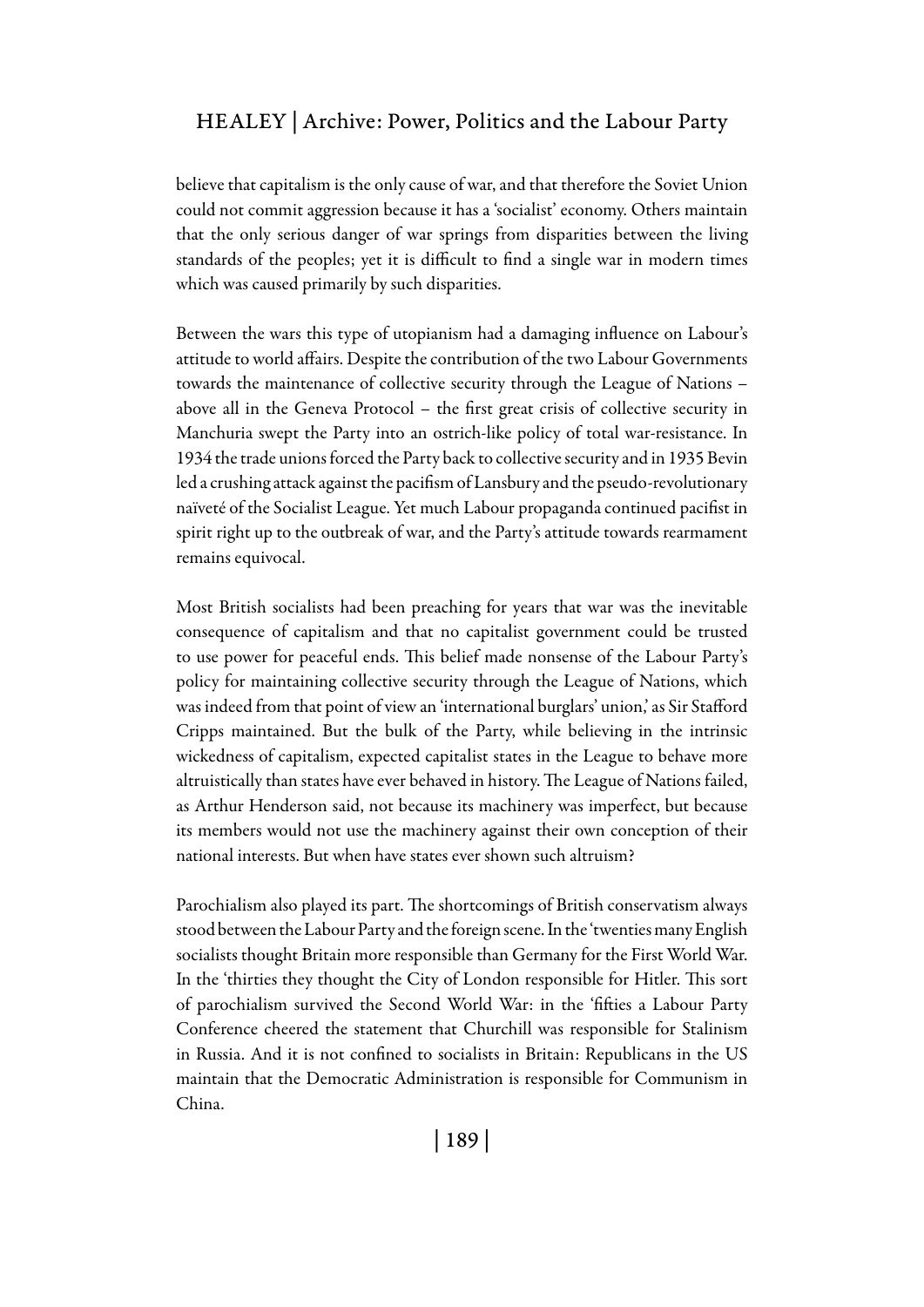These criticisms of the Labour Party's attitude to world affairs do not apply to the foreign policy of the two brief pre-war Labour Governments and still less to the post-war foreign policy of Ernest Bevin, a man whose qualities of character, judgement and imagination go to make a great Foreign Secretary. But they are still valid for the bulk of the Party membership. Indeed, Bevin's foreign policy never obtained wholehearted approval from the more enthusiastic socialists in the Party, and many of those who did approve it believed that it was not to any significant degree a socialist policy. Thus the party as a whole gave only reluctant support to the Government's handling of Great Power relations, though it took genuine pride in the Government's Commonwealth and Colonial policy – above all, the transfer of power in India.

(…)

The essence of British socialism lies not in its contingent analysis or techniques, but in its determination to apply moral principles to social life. It belongs to that stream of Christian thought which, while insisting that the individual human personality is an end in itself – indeed the only temporal end in itself – believes that all men are brothers, and must realise their brotherhood in this world by creating a society in which they enjoy an equal right and duty to freedom and responsibility. It is in this sense that socialism is inseparable from democracy.

As a political programme, socialism developed during the nineteenth century in a number of industrialised European democracies as a protest against economic conditions which prevented working men from enjoying the freedom Liberalism claimed to have won for them in the political field. The analysis it made of those economic conditions and the techniques it invented to change them are still relevant to societies which resemble the industrial capitalist democracies of the nineteenth century, but elsewhere they have less guidance to offer. Confronted by American capitalism and primitive peasant societies, socialists must make a new analysis and develop new techniques by which to fulfil their moral principles. This is even more necessary when dealing with the world as a whole.

By choosing the phrase 'Social Democracy' to distinguish their policy from that of other parties, socialists assume that society has already realised political democracy. But in world affairs the political foundations on which the theory of Social Democracy is built have yet to be laid. Indeed the basic problem which socialists face in the world as a whole is almost the opposite to that which they have hitherto

| 190 |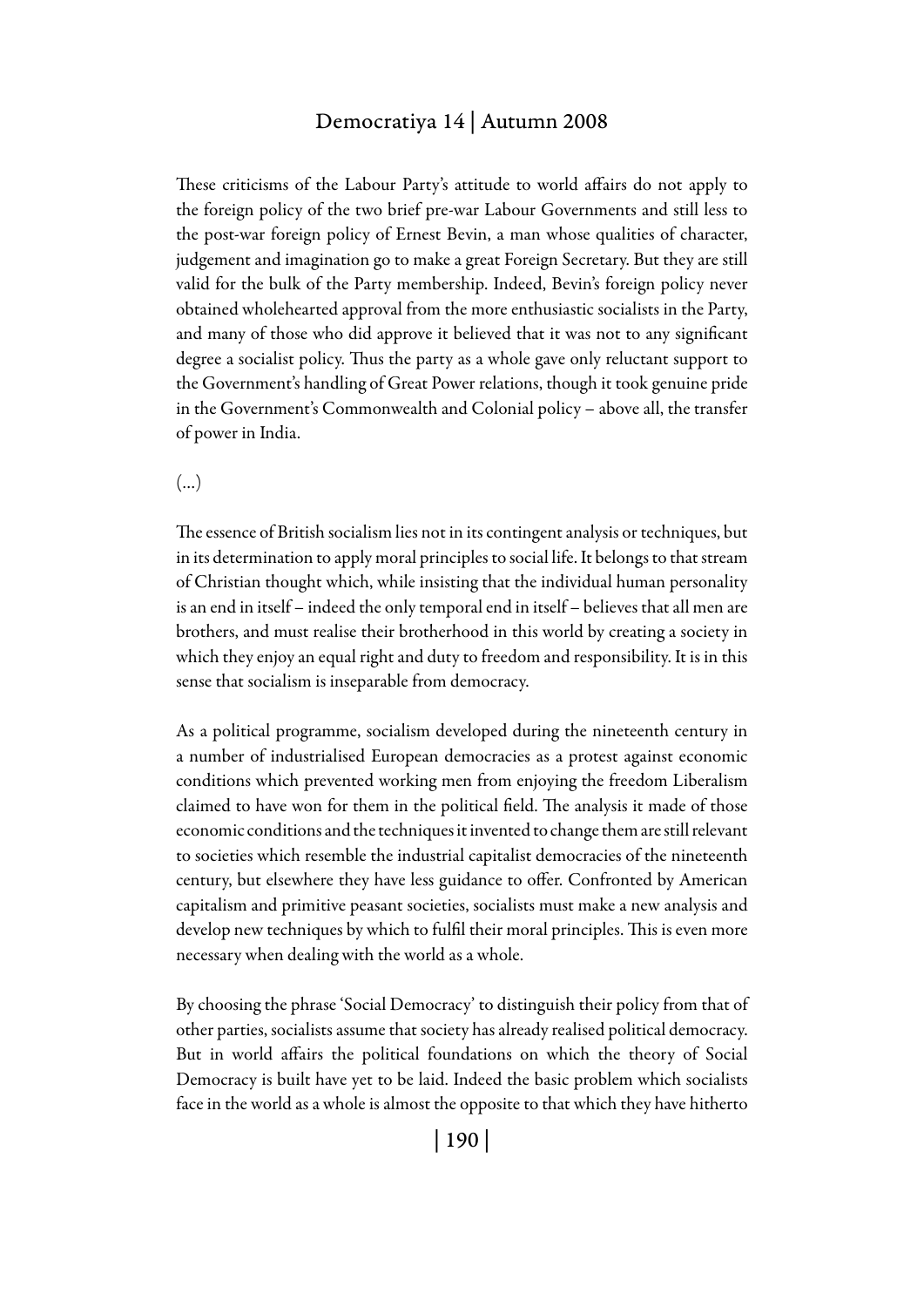## Healey | Archive: Power, Politics and the Labour Party

faced in national societies. Instead of adjusting the economic system to realise a community already established in the political field, they must adjust political relations to realise a community already established in the technological field. They must build a world society before they can build a socialist world.

(…)

What then is the most hopeful path towards a world society?

Orthodox Labour theory maintains that a world society can best be created by establishing the rule of law through a universal organisation like the League of Nations or the United Nations; within this general framework of international order nations can be brought into closer and more lasting co-operation through regional or functional institutions like OPEC or the Atlantic Pact.

At the present time international order is at once more necessary and more difficult to establish than ever before. Modern technology has both united and shrunk the world. Nation states are becoming ever stronger and closer to one another. Events in one part of the world immediately affect power relationships in all other parts. In particular, any local war in which new weapons of mass destruction threaten even the survival of the human race. All states have – and recognise – a powerful common interest in preventing war and economic crisis.

On the other hand, many parts of the world are undergoing revolutionary changes on a scale which occurs only once in a millennium. In non-communist Asia and Africa, the peoples are growing faster then their food production. They are demanding at once national independence, freedom from white control and a rapid rise in living standards. The rest of Asia and Eastern Europe is organised under a totalitarian regime which believes itself destined to rule the world. The United States of America, economically the most powerful of all countries, has leapt in a few years from isolationism to active participation in world affairs.

(…)

While these great changes are still in progress there is a danger in creating international institutions which attempt to set a rigid pattern for relations between the powers. Unless international institutions allow for major changes, they will not only break down, but will even increase the danger of world conflict. The juridical

| 191 |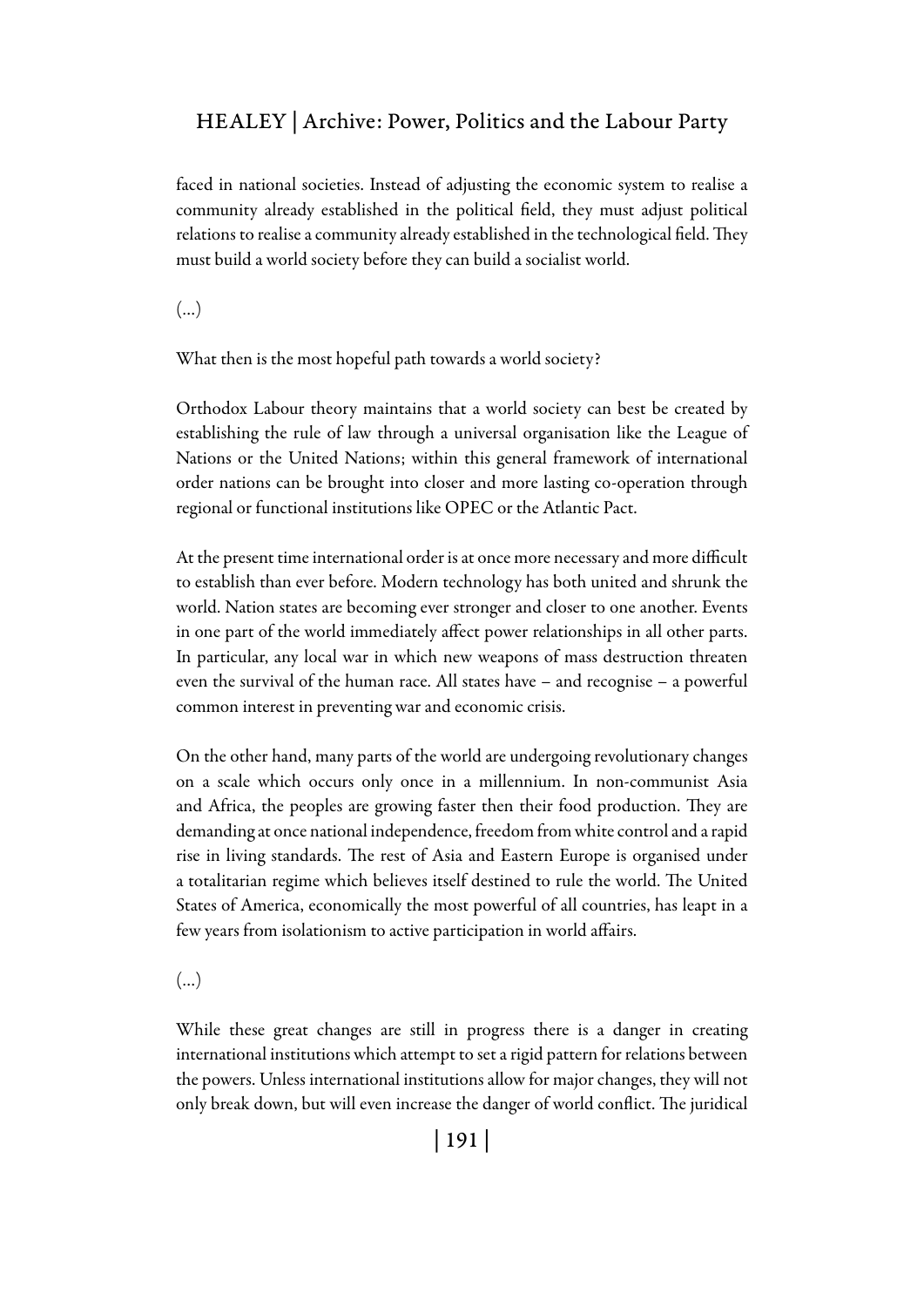approach to international affairs is especially dangerous, since international law reflects a pattern of power which is changing daily. An international system must be founded on recognised common interests or a stable pattern of power – or both. It may then develop habits of co-operation which enable it to survive when the basis of interest or power has disappeared. But the development of common interests or the establishment of a stable power pattern must precede and not follow the creation of rigid legal or institutional forms.

The United Nations assembly, for example, has assumed a universal authority, although decisions may be taken by a majority of states with little knowledge of or interest in the issues at stake and representing a minority both of people and of power. By its handling of the problems posed by Chinese intervention in the Korean War, the United Nations had already weakened its prestige throughout Asia. On the other hand, when Britain asked the Security Council to uphold her rights in Persia under international law, the majority of countries were not prepared to support international law. In a case which seemed contrary to their sense of justice and history. By claiming a type of authority it is unable to exercise, the United Nations risks discrediting the very idea of international order.

One way out of the dilemma is to create regional institutions linking countries which are likely to have a continuing common interest however the major changes in the world develop. This is a wise course for small states which cannot hope separately to influence world affairs. But it carries dangers for a world power like Britain, which needs close co-operation with states in every region. For regional groups can exist only by discrimination against states outside their region. A regional federation does not necessarily contribute towards the creation of a world society. Indeed, the most dangerous conflicts in the world at present lie primarily between the two great continental federations, the United States of America and the USSR. The Commonwealth is the exception which proves this rule. Membership of the Commonwealth does not limit co-operation with states outside it precisely because the Commonwealth has no separate institutions.

Throughout its period of office, the Labour Government was severely handicapped by the absolute and relative decline in Britain's power. Peace found the ruins of Britain's nineteenth-century imperium strewn throughout a power vacuum which was flanked by two jealous continental super-states, each immensely stronger than before the war. But for the first few years Britain's weakness was masked by the prestige of victory, by the even greater decline of other European states, by Russia's

| 192 |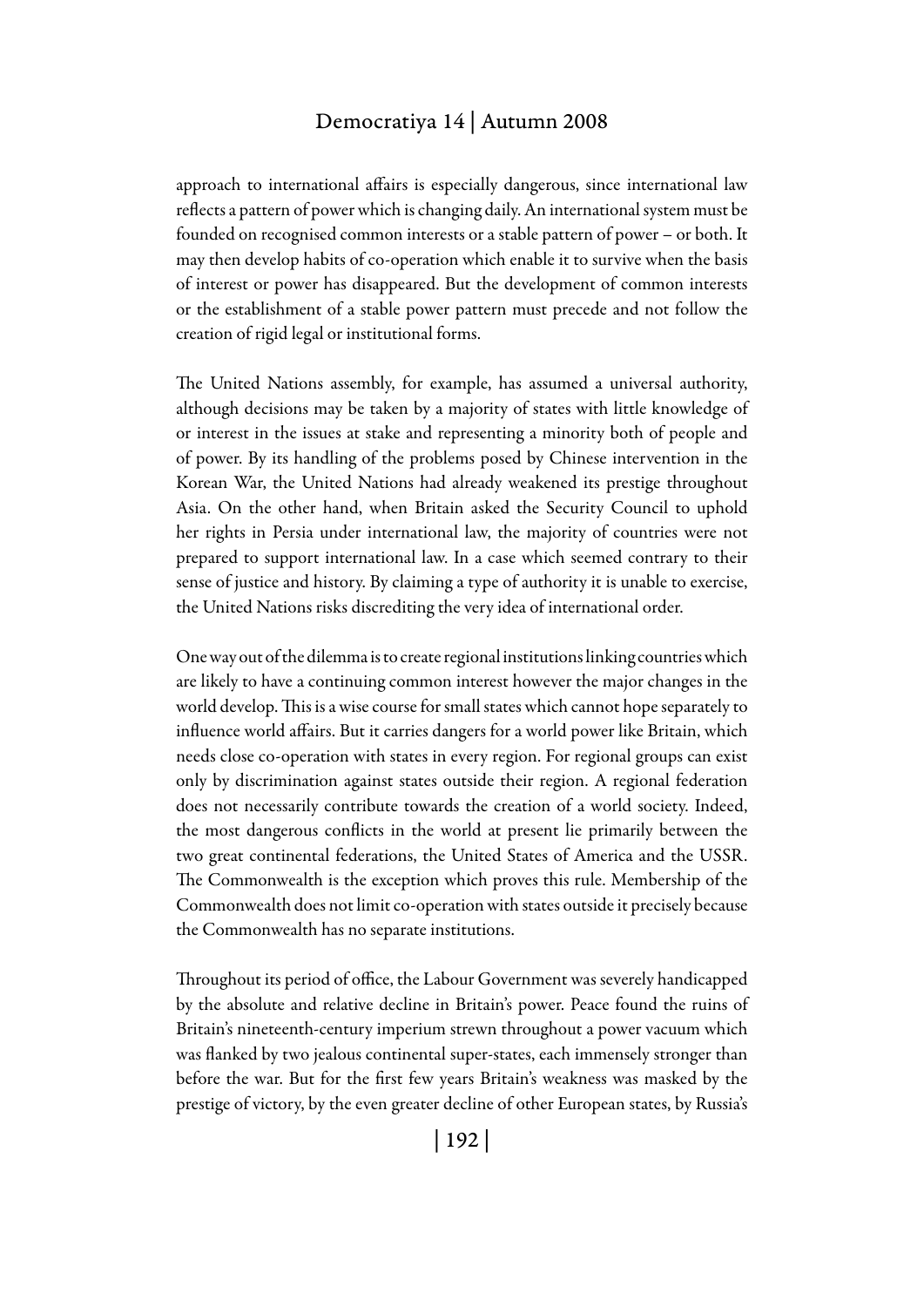#### Healey | Archive: Power, Politics and the Labour Party

exhaustion, and by America's readiness to accept Britain's advice until she found her feet. Thus, though even Britain's survival as an independent state was in jeopardy, the skill, patience and understanding of the labour Government made British foreign policy the main constructive element in world affairs. And it was largely British statesmanship which not only carried the world through the emergencies of the post-war crisis, but also laid some foundations for a lasting world order…

…Germany remains the most dangerous problem for British policy in the future. Britain cannot ignore the possibility that Germany may seek national unity either by war with Russia or by alliance with Russia. It has been fashionable to see the answer in integrating Western Germany into some form of West European union. Britain herself has been unwilling to join such a union for feat of losing her independence outside Europe. But it is already obvious that if European unity is built without Britain it will be dominated by Germany. As Germany revives Britain may be compelled to integrate herself more deeply with Europe than is compatible with her other economic and political interests. Indeed, America is the only state with sufficient power to spare for correcting the balance in Western Europe. But many Americans believe that Germany's revival would justify their withdrawal from Europe instead of requiring them to play a more active part in Europe themselves.

Relations with the United States have thus become the central problem of British foreign policy. But material and moral factors severely limit the range of choice. Strategically, Britain needs America more than America needs Britain. Economically, though Britain may dispense with direct American aid at home, her plans for economic development abroad demand large-scale dollar aid. Politically, America's interests are far closer to those of Britain than the interest of any other present or potential ally; indeed, the Commonwealth would not survive a rupture between Britain and the USA. Morally, as a progressive democracy American is far closer to Britain than is Western Europe, southern Asia, or, of course, the Soviet Union. Anglo-American unity is indeed a condition of Britain's survival. (…)

One thing at least is certain. The situation of 1945-50, in which the Labour Party's foreign policy came of age, has gone for good. Too many minds are still dominated by the picture of two continental super-states glowering at each other over a power vacuum in which Britain is the only strong state. The emergence of Germany, Japan and China as independent powers has already changed that picture. Within a few years southern Asia, the Middle East and Africa may also taker the stage in their own right. Thus the vision of a world shaped almost exclusively by Anglo-Saxon

| 193 |